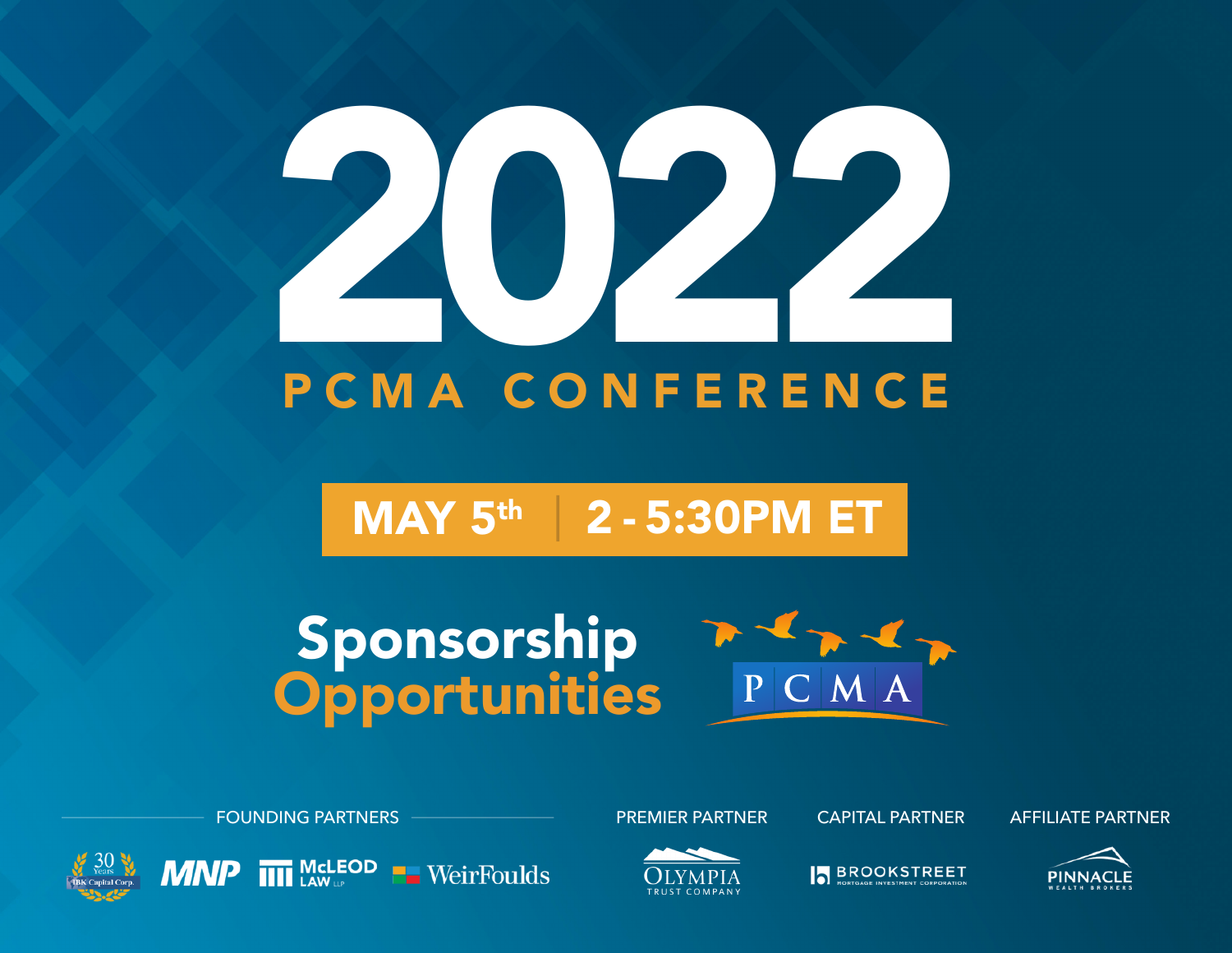## PCMA Canada Conference 2022

 $\overline{\phantom{a}}$ 

Since its inception in 2012, the PCMA Private Capital Markets Conference has earned a reputation for pragmatic, insightful presentations that attracts a broad base of professionals eager to learn about new developments in the private capital markets including exempt market and ways to benefit from them. One of the PCMA's paramount goals is to create opportunities to bring together the unique issues of our private capital markets into a single forum. The PCMA Conference is the ultimate opportunity

to provide access to the top industry leaders and regulators and to bring forward the ideas and opportunities that will grow and transform the private capital markets.

Please join us on May 5<sup>th</sup>, to interact with leading experts on a **range of topics dedicated to helping you grow your business, navigate complex regulatory issues and prepare for the private capital markets opportunities on the horizon.**

## Sponsorship Opportunities

This conference attracts entrepreneurs, disruptors, tech innovators, exempt market dealers, private capital issuers and companies, legal, accounting, and compliance advisers, angel, private equity and venture capital funds, investment advisers and regulators.